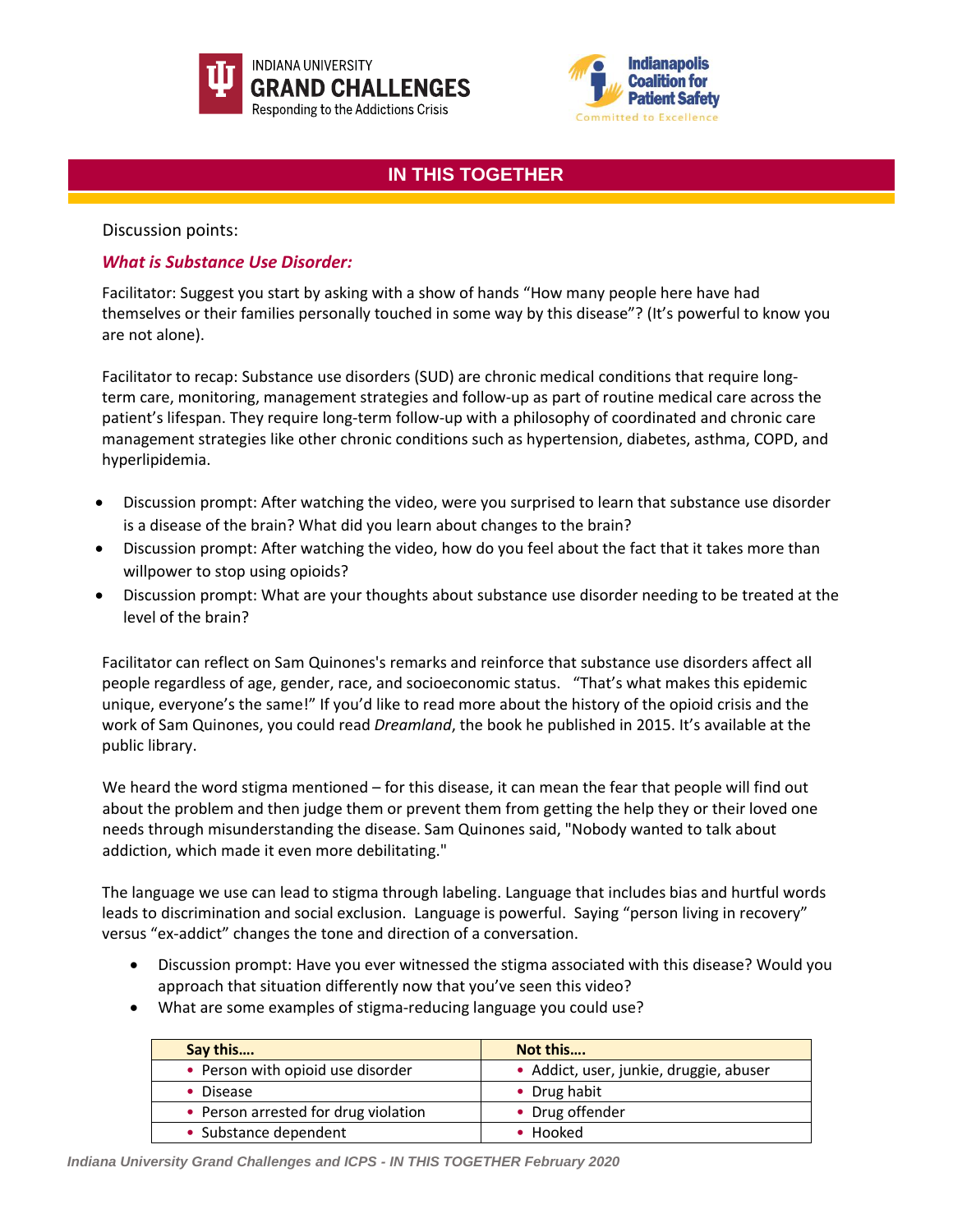| • Medication is treatment tool        | • Medication is a crutch |
|---------------------------------------|--------------------------|
| $\bullet$ Had a setback               | • Relapsed               |
| • Maintained recovery, substance free | • Stayed clean           |
| • Negative drug screen                | $\bullet$ Clean          |
| • Positive drug screen                | $\bullet$ Dirty          |

### *Treatment and Recovery:*

We heard Dr. Kelly and other substance use disorder experts talk about the causes of substance use disorder and the fact that it is a chronic condition. While there is no cure, it is treatable and can be well-managed! Various treatment options are available, and each person needs to find a treatment that aligns with their goals. It's not an overnight process and there is no cure, but there is help and it can be managed.

- Discussion prompt: What type of treatment options for opioid use disorder do you recognize from the video?
- Follow-up discussion prompt: Were you aware that it should be treated like a chronic, long-term disease? After seeing the video, how do you see recovery working?

Dr. Perry talked about stigma. She defined it as a deeply discrediting attribute. In other words, sometimes in society, people with a certain condition are devalued. Stigma can be a major barrier to people seeking treatment. There can be shame and secrecy, which can cause people to not seek treatment when they need it.

- Discussion prompt: If you feel comfortable, by show of hands, how many people have ever felt stigmatized themselves around this topic?
- Conversely, do you recognize any stigmatization toward this disease that you may have perpetrated? How would you approach it differently after seeing this video?

# *Prevention and Harm Reduction:*

#### **Harm Reductions and Safe Syringe Exchange**

Syringe exchange programs are proven to be effective at reducing the rates of hepatitis C within communities while preventing outbreaks of HIV. The Marion County Public Health Department's Safe Syringe Program works to reduce the spread of infectious disease throughout the community while offering additional support services to participants, such as engagement in substance use treatment, healthcare navigation, and overdose-prevention education. Other support services that come from taking part in a safe syringe program may include: HIV and hepatitis C rapid screening, safer drug use practices, referral for substance use disorder and mental health treatment, wound-care education, immunizations, referral to primary care, and access to health insurance coverage.

• Discussion Prompt: There can be a lot of stigma around syringe exchange programs. Do you have them in your community? What are your thoughts about these kinds of harm reductions and the benefits they can provide?

#### **Naloxone Availability**

- *Discussion prompt:* Has anyone here already obtained a naloxone reversal kit? Are you willing to share your experience with obtaining it?
- Has anyone ever used a naloxone kit? Are you willing to share your experience?